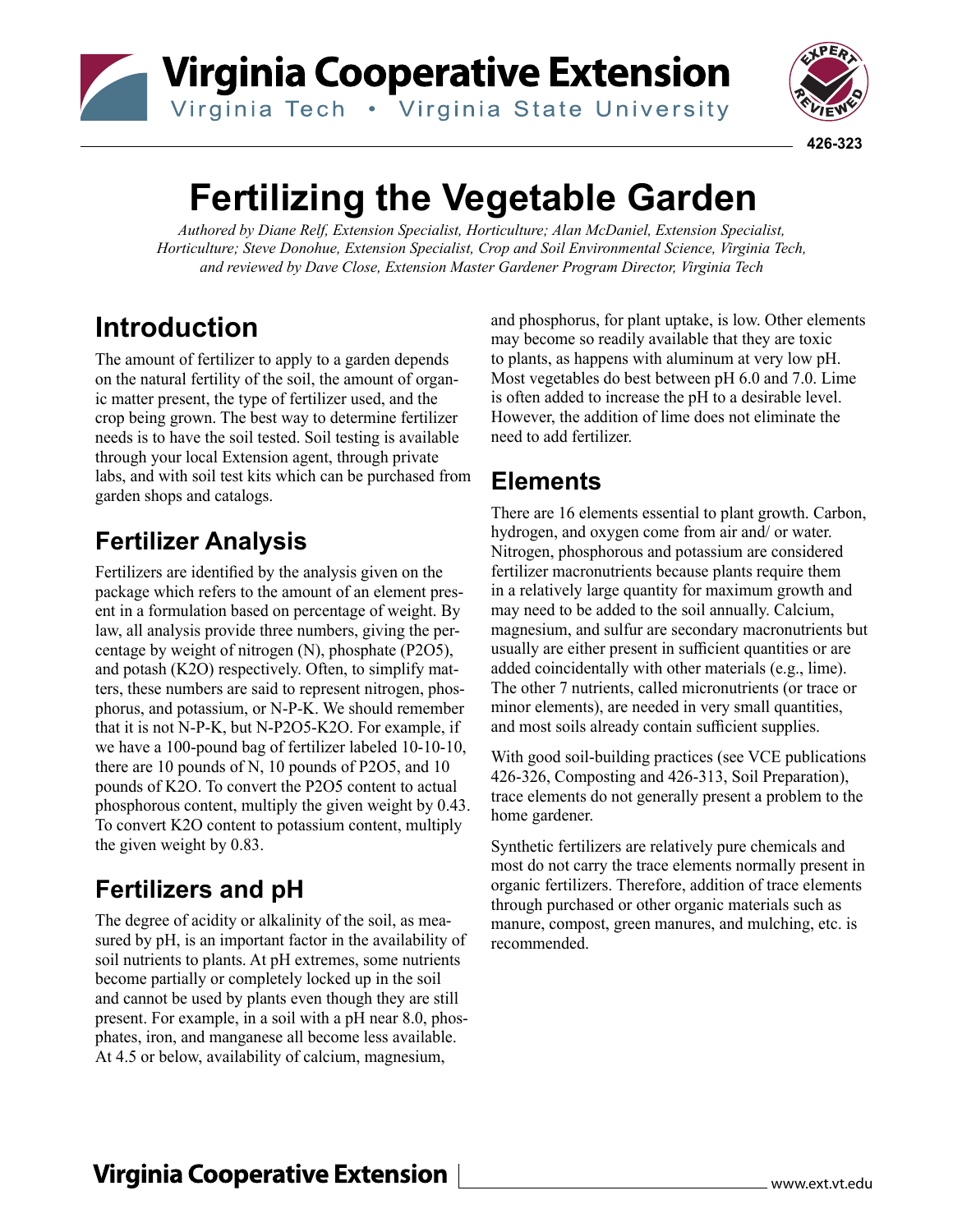| <b>Elements</b>          | <b>Deficiency Symptoms</b>                                                                                                                    | <b>Comments</b>                                                                                                                     |
|--------------------------|-----------------------------------------------------------------------------------------------------------------------------------------------|-------------------------------------------------------------------------------------------------------------------------------------|
| <b>Major Elements</b>    |                                                                                                                                               |                                                                                                                                     |
| Nitrogen (N)             | Stunted, yellowing from older to younger<br>leaves and leaf tip back to petiole.<br>Reduced size. Slow, stunted growth.                       | Heavy application may cause<br>leaf burn; excess promotes<br>luxuriant growth, but inhibits<br>flowering. Easily leached from soil. |
| Phosphorus (P)           | Stunted, short internodes, purple<br>or dark green foliage; old leaves                                                                        | Phosphorus is poorly available at<br>high and low pH, in dry or cold soils,                                                         |
|                          | die back; flowers and fruit poor.                                                                                                             | and in high-organic container soils.                                                                                                |
|                          | Slow growth, delayed maturity.                                                                                                                | Apply according to soil test.                                                                                                       |
| Potassium (K)            | Older leaves scorched on margin;<br>weak stem; fruit shrivelled, uneven<br>ripening.                                                          | Fairly easily leached, primarily on<br>sandy soil. Fertilize according to soil<br>test.                                             |
| <b>Trace Element</b>     |                                                                                                                                               |                                                                                                                                     |
| Boron (B)                | Tip of growing plant dies; bud becomes<br>light green; roots are brown in center;<br>fruit is corky; brown in center;<br>flowers do not form. | Some Virginia soils are low in boron.<br>Managed best by organic matter<br>additions.                                               |
| Calcium (Ca)             | Young leaves turn yellow then brown;<br>growing tip bends; weak stem; short dark<br>roots. Causes blossom end rot of tomato.                  | Properly limed soils usually<br>supply adequate calcium.                                                                            |
| Copper (Cu)              | Leaves appear bleached, elongated;<br>new growth dies back.                                                                                   | Seldom a problem in Virginia soil.                                                                                                  |
| Iron $(Fe)$              | Young leaves are yellow between veins<br>first, top to bottom; veins, margins,<br>and tips stay green.                                        | Usually due to pH problems.<br>May use iron sulfate or chelated iron.                                                               |
| Magnesium (Mg)           | Leaves are thin, lose color from<br>between veins from bottom of plant<br>up; tend to curve upward.                                           | Use dolomitic lime according<br>to soil test. May use epsom salt solution.                                                          |
| Manganese (Mn)           | Tissue between veins turns white;<br>leaves have dead spots; plant is dwarfed.                                                                | Seldom a problem, except<br>on sandy Coastal Plain soils                                                                            |
| Molybdenum (Mo)          | Plant is very stunted, pale and<br>distorted leaves.                                                                                          | Seldom a problem.                                                                                                                   |
| Sulphur $(S)$            | Lower leaves yellow; stem and root<br>in diameter; stems hard and brittle.                                                                    | Seldom a problem.                                                                                                                   |
| $\text{Zinc}(\text{Zn})$ | Terminal leaves are small; bud formation<br>is poor; leaves have dead areas.                                                                  | Seldom a problem, except on<br>high pH $($ >6-7) soils.                                                                             |

# **Nutrient Deficiency Symptoms**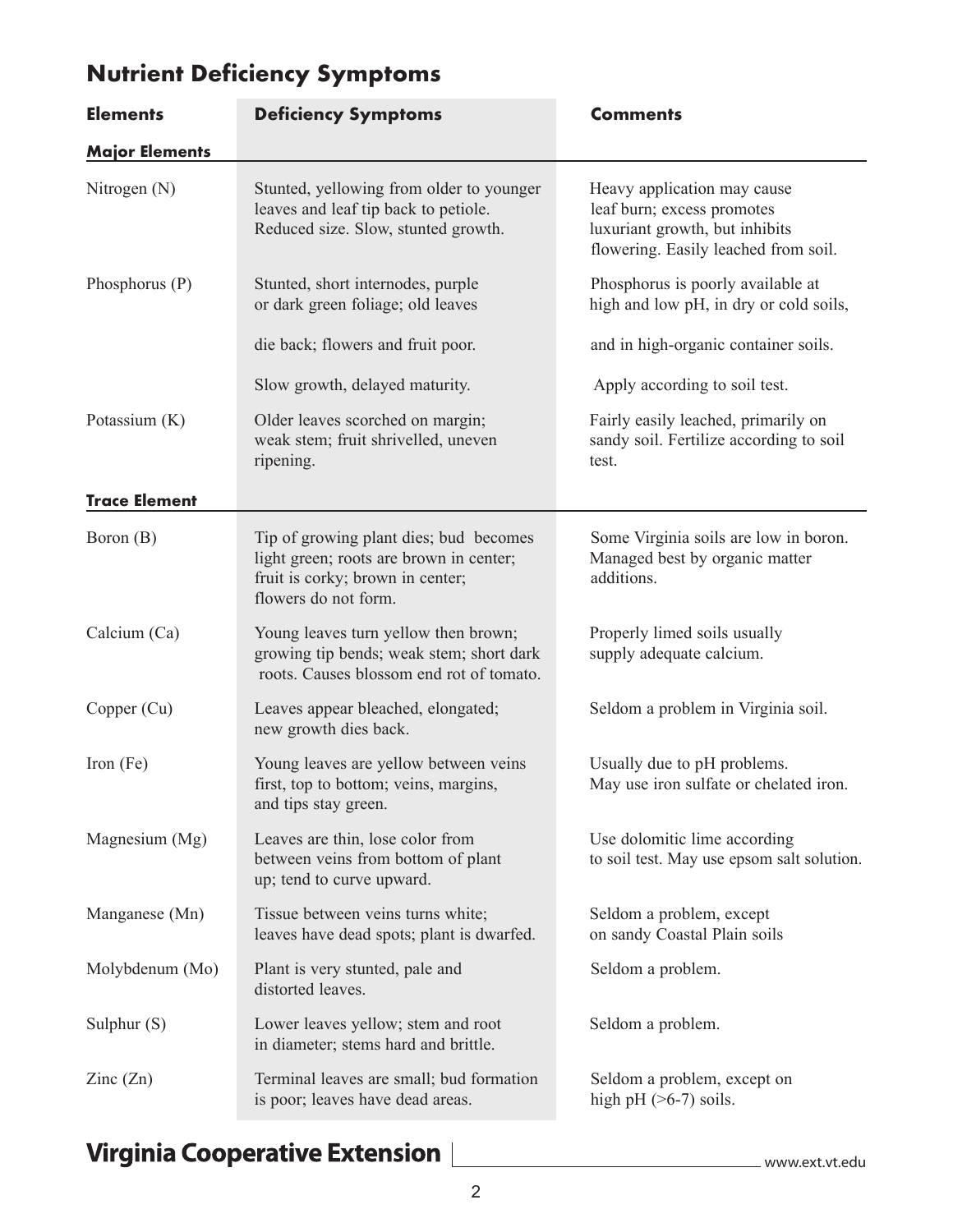# **Understanding Fertilizers**

# **Types of Fertilizers**

**Organic Fertilizers.** The word organic, applied to fertilizers, simply means that the nutrients contained in the product are derived solely from the remains or 3 by-products of a once-living organism. Urea is a synthetic organic fertilizer, an organic substance manufactured from inorganic materials. Cottonseed meal, blood meal, bone meal, hoof and horn meal, and all manures are examples of organic fertilizers. When packaged as fertilizers, these products will have the fertilizer ratios stated on the labels. Some organic materials, particularly composted manures and sludges, are sold as soil conditioners and do not have a nutrient guarantee, although small amounts of nutrients are present. Most are high in one of the three major nutrients and low in the other two, although you may find some fortified with nitrogen, phosphorus, or potash for a higher analysis. Many are low in all three. In general, organic fertilizers release nutrients over a fairly long period. The potential drawback is that they may not release enough of their principal nutrient quickly enough to give the plant what it needs for best growth. Because organic fertilizers depend on soil organisms to break them down to release nutrients, most of them are effective only when soil is moist and soil temperature is warm enough for the soil organisms to be active. In addition to providing nutrients, organic fertilizers increase organic content of the soil; improve the physical structure of the soil; and increase bacterial and fungal activity, particularly the mycorrhiza fungus, which makes other nutrients more available to plants.

**Synthetic Fertilizers.** In general, synthetic fertilizers act more quickly than organic types, though some organic materials release their nutrients quite rapidly. It isn't possible, therefore, to make a blanket statement about the long-term effects of fertilizers, except that organic materials such as manures and plant waste do usually help improve the soil structure while adding nutrients while chemical fertilizers do not affect soil structure. General-purpose synthetic fertilizers have the advantage of being readily available to the gardener and relatively inexpensive. If applied incorrectly, synthetic fertilizers "can be detrimental to earthworms" because most are in a salt formulation. Always follow label directions.

**Complete vs. Incomplete Fertilizers.** A fertilizer is said to be complete when it contains nitrogen, phosphorus, and potassium (10-10-10, 5-10-10, 5-30- 5, etc.). An incomplete fertilizer contain one or two of the major components. Examples would include triple super

phosphate (0-46-0) and potassium nitrate (13-0-44), ammonium nitrate (33.5-0-0). An incomplete fertilizer might be used in situations where the soil tests very high for phosphorus and potassium. In this example, a nitrogen-only fertilizer such as ammonium nitrate (33.5-0-0) would be an appropriate material to use. Application rates for this product are typically 1/2 lb. per 100 sq. ft.

# **Fertilizer Formulation**

Fertilizers come in many shapes and sizes. Different formulations are made to facilitate types of situations in which fertilizer is needed. Packaging for all formulations must show the amount of nutrients contained, or the analysis, and sometimes it tells how quickly a nutrient is available. Some of the formulations available to the homeowner are: granular solids, water-soluble powders, slow-release spikes, liquids, and tablets.

In most fertilizers, a "filler" is added to bulk up the fertilizer. This is done to lower the analysis, allowing a more even spreading pattern as compared to trying to spread a small amount of a high analysis over an area. A filler is generally an inert material such as sand, lime, ground corn cobs, etc. Some fillers are used to enhance the fertilizer's handling qualities.

Not all types of formulations are commonly used by homeowners for vegetable gardens. The most common and readily available formulations are:

**Dry/Granulated Fertilizers.** This is the most common type of fertilizer applied to the garden. Examples are 10-10-10, 5-10-5, and 5-10-10. The manufacturer treats the material so that it has large more evenly sized grains. Granules spread more evenly and easily. Sometimes granules are coated to prevent moisture absorption.

**Liquid Fertilizers.** Liquid fertilizers come in a variety of different formulations, including complete and incomplete. All are made to be diluted with water; some are concentrated liquids themselves, while others are powder or pellets. Fertilizer solutionsre often used to water-in transplants, providing an immediately-available supply of nutrients for fast root growth and plant establishment. Liquid fertilizers may also be applied to plant foliage where the nutrients are absorbed directly through the leaf surface. This foliar feeding provides nutrients to the plant very quickly.

There are several choices of fertilizers for liquid application. Commercial soluble fertilizers, or transplant starter, are readily available and easy to use. Granular fertilizers are not satisfactory because the phosphorus is not soluble. Fish emulsion and liquid kelp (a seaweed) are good commercial organic sources. Follow label directions for each of these.

# **Virginia Cooperative Extension**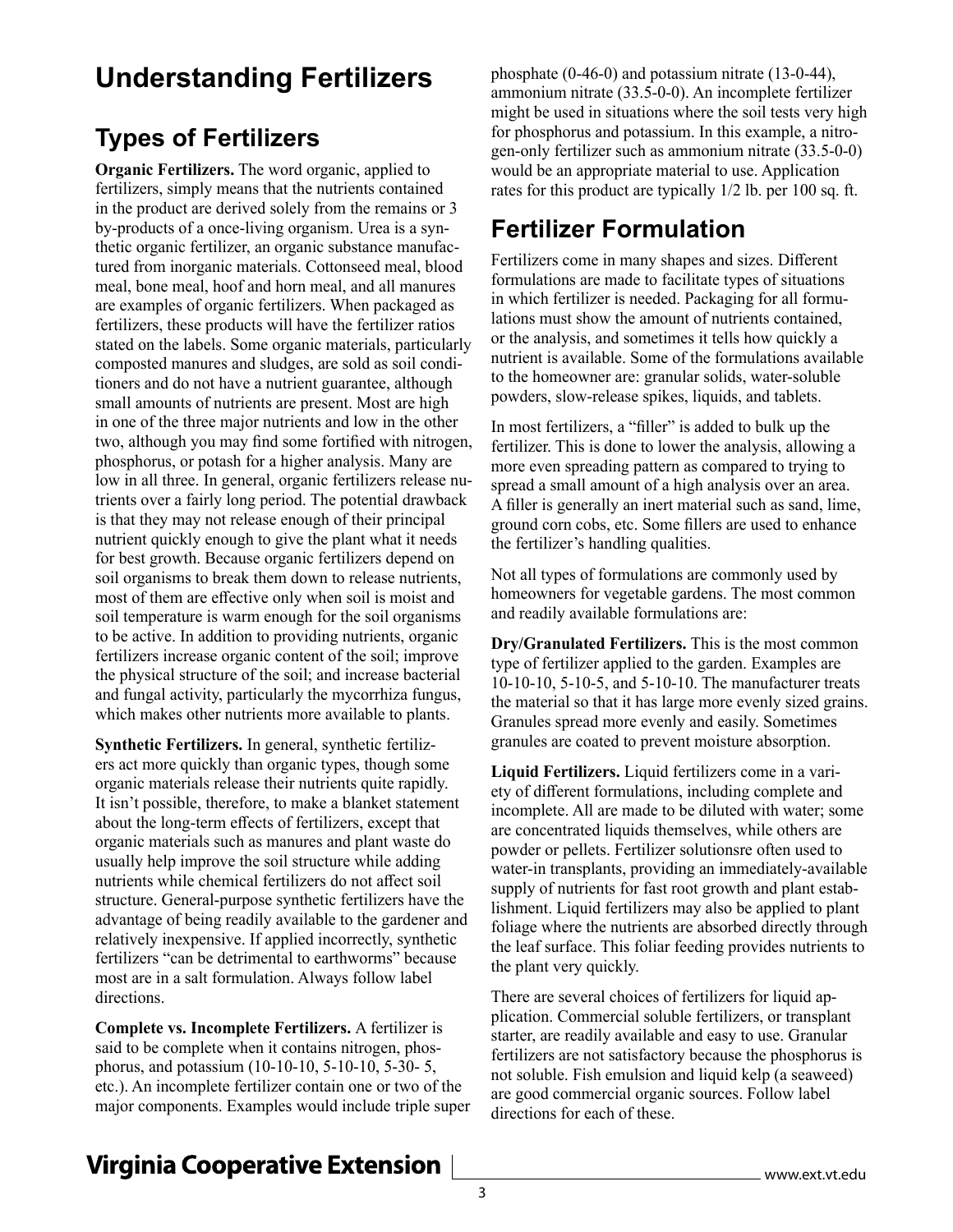# **Application Methods**

There are different methods of applying fertilizer depending on its formulation and the crop needs.

**Broadcasting** — A recommended rate of fertilizer is spread over the growing area and incorporated into the soil with a rototiller or spade. Broadcasting is used over large garden areas or when time or labor is limited.

**Banding** —Banding is one way to satisfy the needs of many plants (especially tomatoes) for phosphorus as the first roots develop. When fertilizers are broadcast and worked into soil, much of the phosphorus is locked up by the soil and is not immediately available to the plant. By concentrating the phosphorus in the band, the plant is given what it needs even though much of the phosphorus stays locked up.

Narrow bands of fertilizer are applied in furrows 2 to 3 inches from the garden seeds and 1 to 2 inches deeper than the seeds or plants. Careless placement of the fertilizer band too close to the seeds will burn the roots of the seedlings. The best technique is to stretch a string where the seed row is to be planted. With a corner of a hoe, dig a furrow 3 inches deep, 3 inches to one side, and parallel with the string. Spread 1/2 the suggested rate of the fertilizer in the furrow and cover it with soil. Repeat the banding operation on the other side of the string, then sow seeds underneath the string.

For widely spaced plants, such as tomatoes, fertilizers can be placed in bands 6 inches long for each plant or in a circle around the plant. Place the bands 4 inches from the plant base. If used in the hole itself, place the fertilizer at the bottom of the hole, work it into the soil, and place a layer of soil about 2 inches deep over the fertilized soil before putting the plant in the hole.

Recommended application rate: Apply one pound of 10-10-10 or two pounds of 5-10-5 (or 5-10-10) per 100 feet of row.

**Starter solutions** — Another way to satisfy the need for phosphorus when setting out transplants is through the use of a liquid fertilizer high in phosphorus as a starter solution. Follow directions on the label.

**Side-Dressing** — Dry fertilizer is applied as a side dressing after plants are up and growing. Scatter fertilizer on both sides of the row 6 to 8 inches from the plants. Rake it into the soil and water thoroughly.

Recommended application rate: Apply one pound of 10-10-10 or two pounds of 5-10-5 (or 5-10-10) per 100 feet of row.

**Foliar Feeding** — Foliar feeding is used when insufficient fertilizer was used before planting, when a quick growth response is wanted, when micronutrients (such as iron or zinc) are locked into the soil, or when the soil is too cold for the plants to use

the fertilizer applied to the soil. Foliar-applied nutrients are absorbed and used by the plant quite rapidly. Absorption begins within minutes after application and, with most nutrients, it is completed within 1 to 2 days. Foliar nutrition can be a supplement to soil nutrition at a critical time for the plant, but not a substitute since greater amounts of plant material are needed than what can be absorbed through the plant leaf at any given time. At transplanting time, an application of phosphorus spray will help in the establishment of the young plant in cold soils. For perennial plants, early spring growth is usually limited by cold soil, even when the air is warm. Under such conditions, soil microorganisms are not active enough to convert nutrients into forms available for roots to absorb; yet, if the nutrients were available, the plants could utilize them. A nutrient spray to the foliage will provide the needed nutrients immediately, allowing the plants to begin growth.

Liquid feeding is appropriate for container plants to supply needed nutrients throughout the growing season. The commercial forms are generally cost- prohibitive for continued use in the garden where a greater soil volume is available to the plant roots. Instead, liquid feeding is more a one-time procedure, either as a transplant starter or as a foliar feeding to correct a deficiency in a major or trace element.

If a foliar feeding is desired, follow directions carefully. Using too much fertilizer, especially the synthetic forms, can quickly burn the foliage.

# **Timing of Fertilizer Application**

Soil type dictates the frequency of fertilizer application. Sandy soils require more frequent applications of nitrogen and other nutrients than do clay-type soils. Other factors affecting frequency of application include the type of crop, the level of crop productivity required, frequency and amount of water applied, and type of fertilizer applied and its release rate.

The type of crop influences timing and frequency of application since some crops are heavier feeders of nutrients than others. Root crops require less nitrogen fertilization than do leafy crops. Corn is a heavy feeder of nitrogen, and may require nitrogen fertilization every four weeks. A general rule of thumb is that nitrogen is for leafy top growth; phosphorus is or root and fruit production; and potassium is for cold hardiness, disease resistance, and general durability. Proper use of nutrients can control plant growth rate and character. Nitrogen is the most critical nutrient in this regard. If tomatoes are fertilized too heavily with a nitrogen fertilizer or side dressed before fruit set, the plants may be all vine and no fruit. This is also the case with potatoes, which will show excess vining and poor tuber formation. If slow-release fertilizers or heavy amounts of manure are used on crops that form fruit or vegetables, leaf and vine growth will continue into late summer, and fruit and vegetable development will occur very late in the season.

# **Virginia Cooperative Extension**